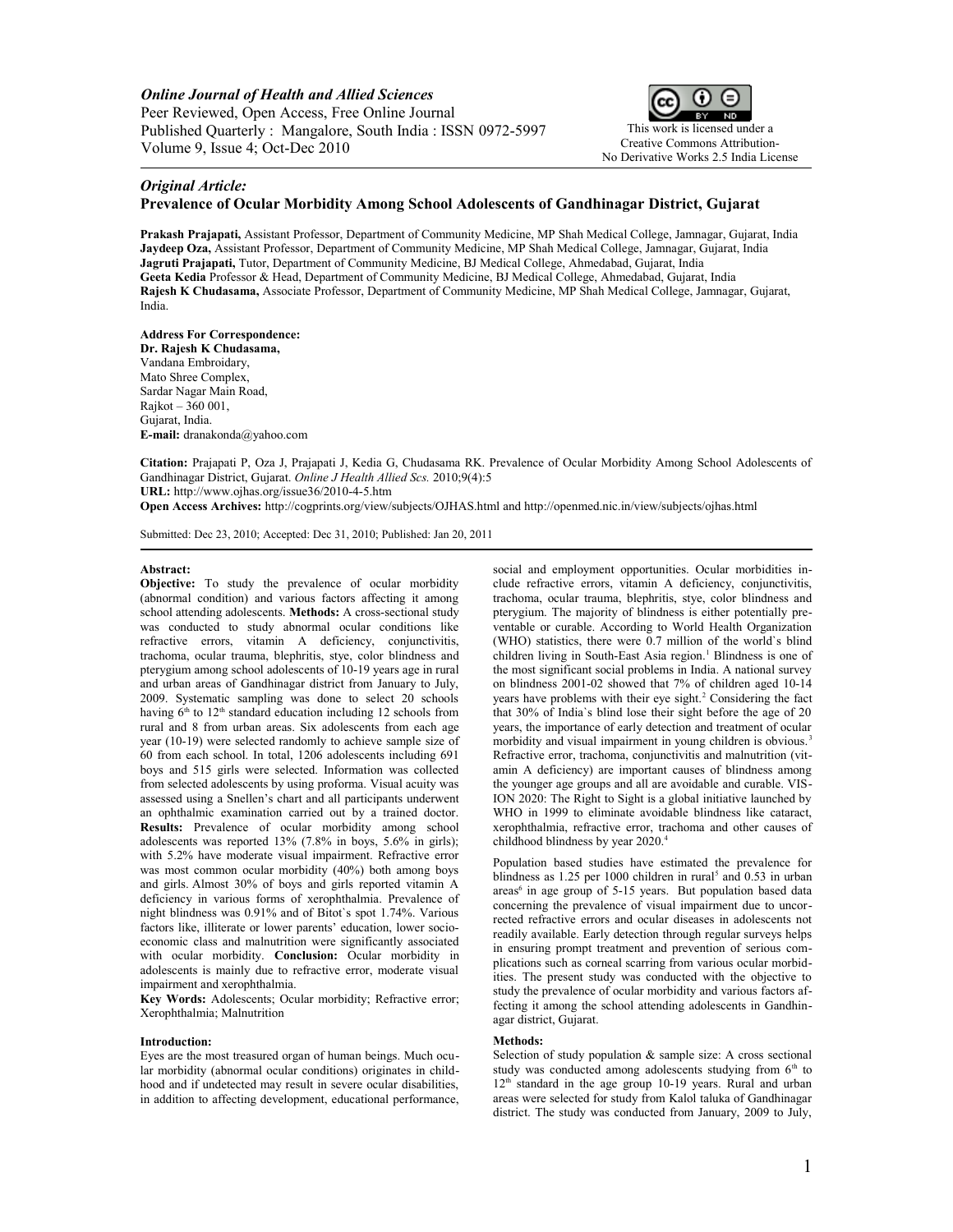2009. A pilot study was conducted before starting the study in the Kalol town to estimate the prevalence of ocular morbidity. Total sample size was calculated of 1200 adolescents considering a 25% prevalence of ocular morbidity in the pilot study.

*Sampling method***:** A systematic sampling method was used to select the study population. The village and town wise information was collected from district and taluka panchayats. There were in total 69 villages and one town in the Kalol taluka with population of 3, 10, 081 as per 2001 census.<sup>7</sup> Kalol taluka has a total of 184 schools including primary, secondary and higher secondary education. Every  $9<sup>th</sup>$  school was selected and 60 adolescents were examined to achieve the desired sample size. In total 20 schools were selected including 12 from rural areas and 8 from Kalol town as per population proportionate to size method to get adequate representation from each standard and area. Six adolescents from each age year (10-19) were selected randomly to achieve a sample size of 60 from each school. In total 1206 adolescents including 691 boys and 515 girls were selected from 20 schools studying in  $6<sup>th</sup>$  to  $12<sup>th</sup>$  standard.

*Training & Survey technique***:** Training for identification of various ocular morbidity conditions and the use of a Snellen's chart was conducted at a local institute. The trained doctor was assessed for eye examination by an ophthalmologist in the field during pilot study. The principles of identified schools were informed telephonically before the visit to respective schools. In total two visits were made to each school. During the first visit, study subjects were selected as per the sample size for their ophthalmic examination at school level. Study subjects were selected from those who were present on that day. Body mass index for adolescents based on percentile developed by Agarwal KN<sup>8</sup> et al was used to determine the nutritional status and its effect on occurrence of ocular morbidity. According to that criteria, adolescents classified as  $(1)$  Underweight- $\leq 5$ <sup>th</sup> percentile of BMI, (2) Normal weight- $\geq 5^{\text{th}}$  to <85<sup>th</sup> percentile of BMI, (3) Overweight-  $\geq 85$ <sup>th</sup> to <95<sup>th</sup> percentile of BMI, and (4) Obese- $\geq$ 95<sup>th</sup> percentile of BMI.

A predesigned and pretested proforma was given to study participants to be completed at home by their parents/guardians regarding their socio-demographic status and previous ocular history (previous eye examinations or injuries). An Ophthalmic examination was carried by a trained doctor investigating any signs of ocular morbidity with torchlight. All participants were assessed including those not wearing or wearing glasses for refractive error correction. A Snellen chart and refractive glasses were used to assess the visual acuity of study participants at a distance of six meters. If participant was not able to read a line up to 6/18 without any refractive error correction, then we underwent for further evaluation. Moderate visual impairment was defined by the WHO as a presenting visual acuity  $\leq 6/18$ but  $\geq 6/60$  in the better eye. <sup>9</sup> Those study participants with visual acuity 6/18 requiring further management or having some ocular abnormal condition were referred to the district hospital for further investigation and management. Ishihara's isochromatic chart was used to identify the cases of red-green color blindness. A second visit to same school was made on the next day for collection of the given proforma. Modified Prasad`s classification was used to calculate socio-economic class.<sup>10</sup>

*Data analysis***:** All the data were entered in MS excel 2007 and analyzed by using Epi Info software, version 3.5.1. Appropriate statistical test like chi-square or Fischer's tests were applied to detect any significant association at 95% Confidence Interval (CI) was there or not.

### **Results:**

The present study was conducted among school adolescents aged 10-19 years in Gandhinagar district. In total, 1206 students were examined including 57.3% boys and 42.7% girls (Table 1). Among study participants, 58% were residing in a

rural area, and 55% have nuclear family. Only 5% of fathers and 17.5% of mothers were illiterate. The majority of fathers (65.9%) were engaged in unskilled work. Almost 50% of families belonged to lower (IV & V) social class as per modified Prasad`s classification. The prevalence of ocular morbidity among school adolescents was reported 13% (7.8% in boys, 5.6% in girls) having at least one abnormal ocular condition; with 5.2% have moderate visual impairment. Body mass index was measured and 15.2% adolescents found overweight/obese and 5.2% underweight.

| Table 1: Socio-demographic characteristics of school going |                |                           |  |  |  |
|------------------------------------------------------------|----------------|---------------------------|--|--|--|
| adolescents aged 10-19 years in Gandhinagar district       |                |                           |  |  |  |
| <b>Variables</b>                                           | No. $(n=1206)$ | <b>Percentage</b> $(\% )$ |  |  |  |
| Sex                                                        |                |                           |  |  |  |
| Boys                                                       | 691            | 57.3                      |  |  |  |
| Girls                                                      | 515            | 42.7                      |  |  |  |
| <b>Paternal Education</b>                                  |                |                           |  |  |  |
| Illiterate                                                 | 57             | 4.7                       |  |  |  |
| Primary                                                    | 190            | 15.8                      |  |  |  |
| Secondary                                                  | 428            | 35.5                      |  |  |  |
| Higher secondary                                           | 245            | 20.3                      |  |  |  |
| Graduate & more                                            | 286            | 23.7                      |  |  |  |
| <b>Maternal Education</b>                                  |                |                           |  |  |  |
| Illiterate                                                 | 211            | 17.5                      |  |  |  |
| Primary                                                    | 382            | 31.7                      |  |  |  |
| Secondary                                                  | 345            | 28.6                      |  |  |  |
| Higher secondary                                           | 139            | 11.5                      |  |  |  |
| Graduate & more                                            | 129            | 10.7                      |  |  |  |
| <b>Paternal Occupation</b>                                 |                |                           |  |  |  |
| Unemploved                                                 | 23             | 1.9                       |  |  |  |
| Unskilled                                                  | 795            | 65.9                      |  |  |  |
| Semi-skilled                                               | 147            | 12.2                      |  |  |  |
| Skilled                                                    | 241            | 20.0                      |  |  |  |
| Socio-economic status                                      |                |                           |  |  |  |
| Class I                                                    | 73             | 6.1                       |  |  |  |
| Class II                                                   | 253            | $\overline{21.0}$         |  |  |  |
| Class III                                                  | 281            | 23.3                      |  |  |  |
| Class IV                                                   | 387            | 32.1                      |  |  |  |
| Class V                                                    | 212            | 17.6                      |  |  |  |
| Ocular morbidity                                           |                |                           |  |  |  |
| Yes                                                        | 157            | 13.0                      |  |  |  |
| No                                                         | 1049           | 87.0                      |  |  |  |
| Moderate visual impairment                                 |                |                           |  |  |  |
| Yes                                                        | 63             | 5.2                       |  |  |  |
| No                                                         | 1143           | 94.8                      |  |  |  |
| Sex wise ocular morbidity                                  |                |                           |  |  |  |
| <b>Boys</b>                                                | 89             | 7.8                       |  |  |  |
| Girls                                                      | 68             | 5.6                       |  |  |  |
| <b>Body Mass Index (BMI)</b>                               |                |                           |  |  |  |
| Underweight                                                | 64             | 5.2                       |  |  |  |
| Normal weight                                              | 957            | 79.4                      |  |  |  |
| Overweight                                                 | 121            | 10.0                      |  |  |  |
| Obese                                                      | 64             | 5.2                       |  |  |  |

Table 2 shows sex wise distribution of ocular morbidity among school adolescents. Refractive error was the most common ocular morbidity (40%) both among boys and girls. A positive family history of refractive error was reported in half of the patients with moderate visual impairment. Almost 30% of boys and girls reported vitamin A deficiency in various forms of xerophthalmia. Few adolescents reported other abnormal ocular conditions like blephritis (5.7%), stye (5.1%), pterygium (5.1%), conjunctivitis (3.8%), injury (3.1%) and trachoma (2.5%).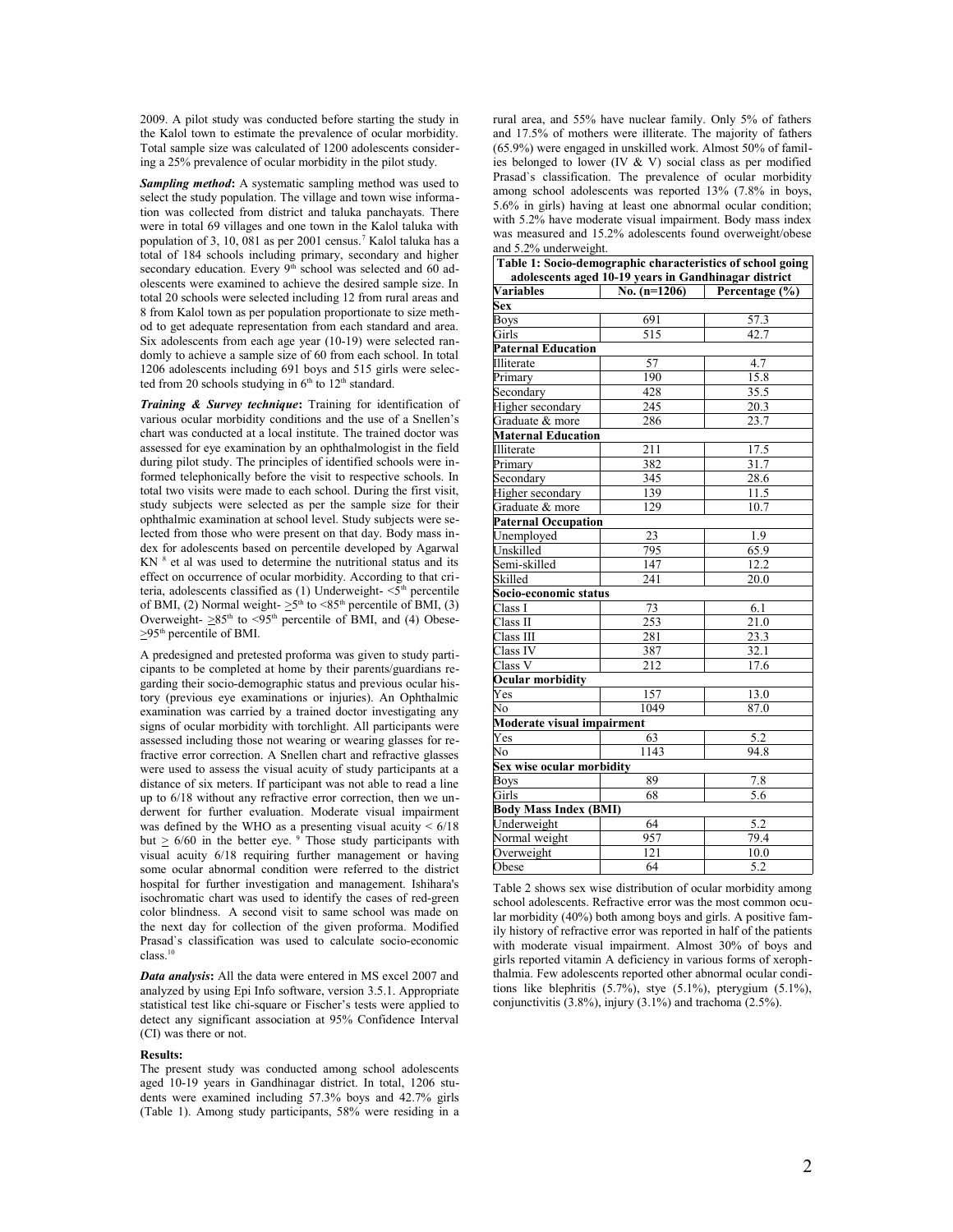| Table 2: Sex wise distribution of ocular morbidity among |
|----------------------------------------------------------|
| school going adolescents of Gandhinagar district         |

| school going adolescents of Ganuminagar uistrict |              |               |               |  |  |
|--------------------------------------------------|--------------|---------------|---------------|--|--|
| Ocular mor-                                      | Boys $(\% )$ | Girls $(\% )$ | Total $(\% )$ |  |  |
| bidity                                           | $(n=89)$     | $(n=68)$      | $(n=157)$     |  |  |
| Refractive er-                                   | 36(40.4)     | 27(39.7)      | 63(40.1)      |  |  |
| rors                                             |              |               |               |  |  |
| Color blindness                                  | 7(7.9)       | 1(1.5)        | 8(5.1)        |  |  |
| Vitamin A de-                                    | 26(29.2)     | 20(29.4)      | 46 (29.3)     |  |  |
| ficiency                                         |              |               |               |  |  |
| Trachoma                                         | 1(1.1)       | 3(4.4)        | 4(2.5)        |  |  |
| Conjunctivitis                                   | 2(2.2)       | 4(5.9)        | 6(3.8)        |  |  |
| Stye                                             | 5(5.6)       | 3(4.4)        | 8(5.1)        |  |  |
| Pterygium                                        | 3(3.3)       | 5(7.5)        | 8(5.1)        |  |  |
| Injury                                           | 4(4.4)       | 1(1.5)        | 5(3.1)        |  |  |
| Blephritis                                       | 5(5.6)       | 4(5.9)        | 9(5.7)        |  |  |

As per WHO standards of prevalence of night blindness >1% and of Bitot's spot, >0.5% considered as public health problem among preschool and school children. The prevalence of night blindness was 0.91% and of Bitot's spot, 1.74% (Table 3) in present study. A statistically significant association was found between consumption of dark green leafy vegetables ( $\chi^2$ =3.89,  $p=0.04$ ) and animal origin food  $\leq$  3 times per week and  $>$  3 times per week ( $\chi^2$ =44, p=0.00) among adolescents showing vitamin A deficiency (n=46).

| Table 3: Prevalence of Xerophthalmia among school adoles-<br>cents of Gandhinagar district and its comparison with<br>WHO standards <sup>11</sup> |                       |                                                      |                                            |  |  |
|---------------------------------------------------------------------------------------------------------------------------------------------------|-----------------------|------------------------------------------------------|--------------------------------------------|--|--|
| Vitamin A de-<br>ficiency                                                                                                                         | Total no.<br>$(n=46)$ | Prevalence<br>$(\%)$ observed<br>in present<br>study | Prevalence (%)<br>as per WHO<br>standards* |  |  |
| Night blindness                                                                                                                                   | 11                    | 0.91                                                 | >1.0                                       |  |  |
| Bitot's Spot                                                                                                                                      | 21                    | 1.74                                                 | >0.5                                       |  |  |
| Conjuctival<br>xerosis                                                                                                                            | 24                    | 1.99                                                 |                                            |  |  |
| Corneal xeros-<br>is/scarring                                                                                                                     |                       |                                                      |                                            |  |  |
| Keratomalacia                                                                                                                                     | 0                     | ∩                                                    |                                            |  |  |
| *Prevalence more than WHO standards will be considered as<br>public health problem                                                                |                       |                                                      |                                            |  |  |

Various factors like type of family-nuclear or joint, number of siblings, paternal education, maternal education, parents occupational status-whether both parents working or father only working, social class as upper  $\&$  middle (I, II  $\&$  III) or lower (IV & V), and nutritional status- normal weight or malnourished (underweight, overweight, or obese) were assessed to determine any association with ocular morbidity among adolescents (Table 4).

No statistical significance ( $\chi^2$ =1.64, p=0.20) was found for school adolescents residing in nuclear or joint family. Similarly no association ( $\chi^2$ =0.15, p=0.69) was found between ocular mortality and number of siblings two or more than two. Education of parents affects the occurrence of ocular morbidity. Either illiterate or lower education (only up to primary level) of father ( $\chi^2$ =17.71, p=0.00) and mother ( $\chi^2$ =5.1, p=0.00) was significantly associated with occurrence of ocular morbidity. No association ( $\chi^2$ =3.65, p=0.05) was found for parents working status (both parents working or father only working) and ocular morbidity. Significant number ( $\chi^2$ =6.57, p=0.01) of ocular morbidity was reported among lower socio-economic adolescents (class IV & V). Ocular morbidities were significantly ( $\gamma^2$ =66.5, p=0.00) associated with malnutrition (underweight, overweight or obese).

**Table 4: Factors affecting ocular morbidity among school**

| going adolescents of Gandhinagar district |                            |      |                 |         |  |  |
|-------------------------------------------|----------------------------|------|-----------------|---------|--|--|
|                                           | Yes $(\% )$ Total          |      | $\gamma^2$ test |         |  |  |
| Variables                                 | $(n=157)$ $(n=1206)$ value |      |                 | p value |  |  |
| <b>Type of family</b>                     |                            |      |                 |         |  |  |
| Nuclear                                   | 79 (50.3)                  | 664  | 1.64            | 0.02    |  |  |
| Joint                                     | 78 (49.7)                  | 542  |                 |         |  |  |
| No. of siblings                           |                            |      |                 |         |  |  |
| $\leq$ 2                                  | 86 (54.8)                  | 643  | 0.15            | 0.69    |  |  |
| >2                                        | 71 (45.2)                  | 563  |                 |         |  |  |
| <b>Paternal education</b>                 |                            |      |                 |         |  |  |
| Illiterate                                | 26(16.6)                   | 57   |                 | 0.00    |  |  |
| Primary                                   | 26(16.6)                   | 190  |                 |         |  |  |
| Secondary                                 | 38 (24.2)                  | 428  | 17.71           |         |  |  |
| Higher secondary                          | 33 $(21.0)$                | 245  |                 |         |  |  |
| Graduate & more                           | 34 (21.7)                  | 286  |                 |         |  |  |
| <b>Maternal Education</b>                 |                            |      |                 |         |  |  |
| Illiterate                                | 31(19.7)                   | 211  | 5.1             | 0.02    |  |  |
| Primary                                   | 33(21.0)                   | 382  |                 |         |  |  |
| Secondary                                 | 37(23.6)                   | 345  |                 |         |  |  |
| Higher secondary                          | 30(19.1)                   | 139  |                 |         |  |  |
| Graduate & more                           | 26(16.6)                   | 129  |                 |         |  |  |
| Parents occupational status               |                            |      |                 |         |  |  |
| Both parents working                      | 14(8.9)                    | 68   |                 |         |  |  |
| Father only working                       | 143                        | 1138 | 3.65            | 0.05    |  |  |
|                                           | (91.1)                     |      |                 |         |  |  |
| Social class                              |                            |      |                 |         |  |  |
| I, II & H                                 | 94 (59.9)                  | 607  | 6.57            | 0.01    |  |  |
| IV & V                                    | 63(40.1)                   | 599  |                 |         |  |  |
| Nutritional status                        |                            |      |                 |         |  |  |
| Underweight                               | 24 (15.3)                  | 64   |                 |         |  |  |
| Overweight                                | 40 (25.5)                  | 121  | 66.5            | 0.00    |  |  |
| Obese                                     | 7(4.4)                     | 64   |                 |         |  |  |
| Normal weight                             | 86 (54.8)                  | 957  |                 |         |  |  |

### **Discussion:**

Although vision is very important to people of all ages, it is more so in children and adolescents as it has a key role in their mental, physical and psychological development. Most of adult blindness is easily treatable and preventable; however, if it is not detected and prevented in time it may lead to a permanent disability. Few reports exist regarding population based data of the prevalence of ocular morbidity or visual impairment among adolescents. The information gathered in the present study is vital for planning appropriate eye care programs to reduce the burden of visual impairment in the younger population. The present study was conducted to determine the prevalence of ocular morbidity among the adolescents.

The prevalence of ocular morbidity among boys (7.8%) was slightly higher than in girls (5.6%). Urmil AC et al <sup>12</sup> reported an even higher prevalence of ocular morbidity for boys (38.5%) and girls (28.6%) in school children in Pune during 1988. Similar findings were reported by Kumar D et al <sup>13</sup> in their study at Lucknow. The present study reported ocular morbidity in 13% school adolescents, which were lower then other studies reported in Lucknow, India<sup>13</sup> and in neighboring country Nepal.<sup>14</sup> Lower prevalence of ocular morbidity in current study compare to previous studies may be due to improved living conditions compare to past, with better availability of health services. Moderate visual impairment prevalence was 5.2% reported in current study, similar to Pune<sup>12</sup> and Lucknow.<sup>13</sup> The age trend in the prevalence rate was in conformity with the Datta  $\widetilde{A}$  et al <sup>15</sup> study, higher in the age group 10-11 years. Prevalence of moderate visual impairment was significantly higher among those who had family history of refractive errors.

Xerophthalmia was reported in 3.8% of school adolescents including night blindness, Bitot`s spot and conjuctival xerosis. A nine percent prevalence of xerophthalmia was reported in Cal-